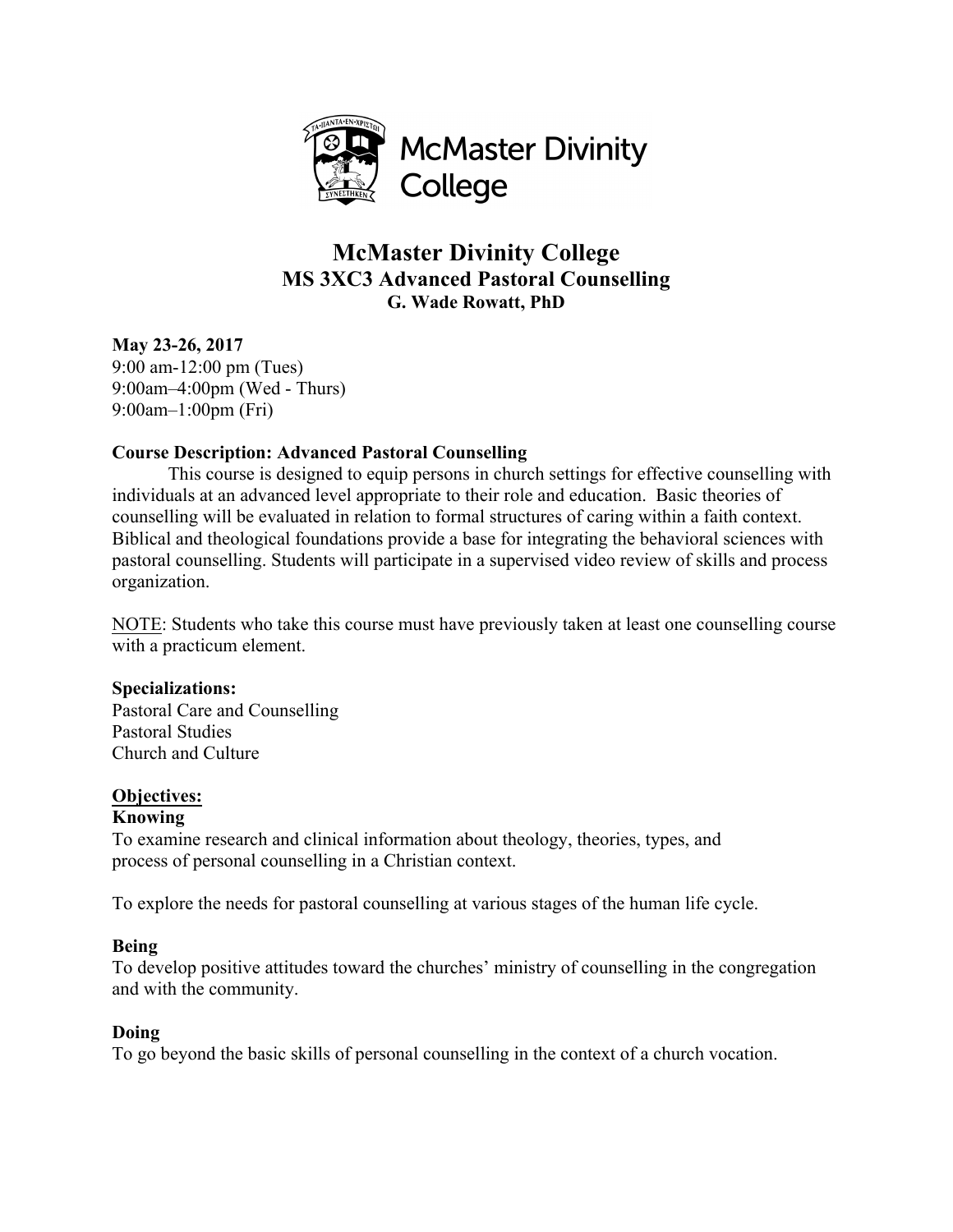### **Methods:**

- A. Presentation of information and modeling of basic counselling skills will be done by means of lectures, video, and role-plays.
- B. Students form themselves into small groups of three to five persons each and alternate being counselor, counselee, and recall worker.
- C. Independent library research will focus on readings, both assigned and elective, and the keeping of a reading journal derived from experiences in class.

#### **Expectations:**

Relax, observe, and participate.

- A. Care for each other in counselling.
- B. Turn in two book reviews on Clair Hill, Helping Skills, or Gerald Egan The Skilled Helper and Howard Clinebell and Sister Bridget Clare McKeever, Basic Types of Pastoral Counselling. One is due in class and the other two weeks later. (30% each)
- C. A case review of a recent counselling relationship. (30%)
- D. Counselling skills will be evaluated in the small group settings. (10%)

### **Course Policies**

A. Textbook Purchase:

All required textbooks for this class are available from the College's book service, READ On Bookstore, Room 145, McMaster Divinity College. Texts may be purchased on the first day of class. For advance purchase, you may contact READ On Bookstore, 5 International Blvd, Etobicoke,Ontario M9W 6H3 : phone 416.620.2934; fax 416.622.2308; e-mail books@readon.ca. Other book services may also carry the texts.

#### B. Academic Honesty:

Academic dishonesty is a serious offence that may take any number of forms, including plagiarism, the submission of work that is not one's own or for which previous credit has been obtained, and/or unauthorized collaboration with other students. Academic dishonesty can result in severe consequences, e.g., failure of the assignment, failure of the course, a notation on one's academic transcript, and/or suspension or expulsion from the College.

Students are responsible for understanding what constitutes academic dishonesty. Please refer to the Divinity College Statement on Academic Honesty  $\sim$ http://www.mcmasterdivinity.ca/programs/rules-regulations

#### C. Gender Inclusive Language:

McMaster Divinity College uses inclusive language for human beings in worship services, student written materials, and all of its publications. In reference to biblical texts, the integrity of the original expressions and the names of God should be respected. The NRSV and TNIV are examples of the use of inclusive language for human beings. It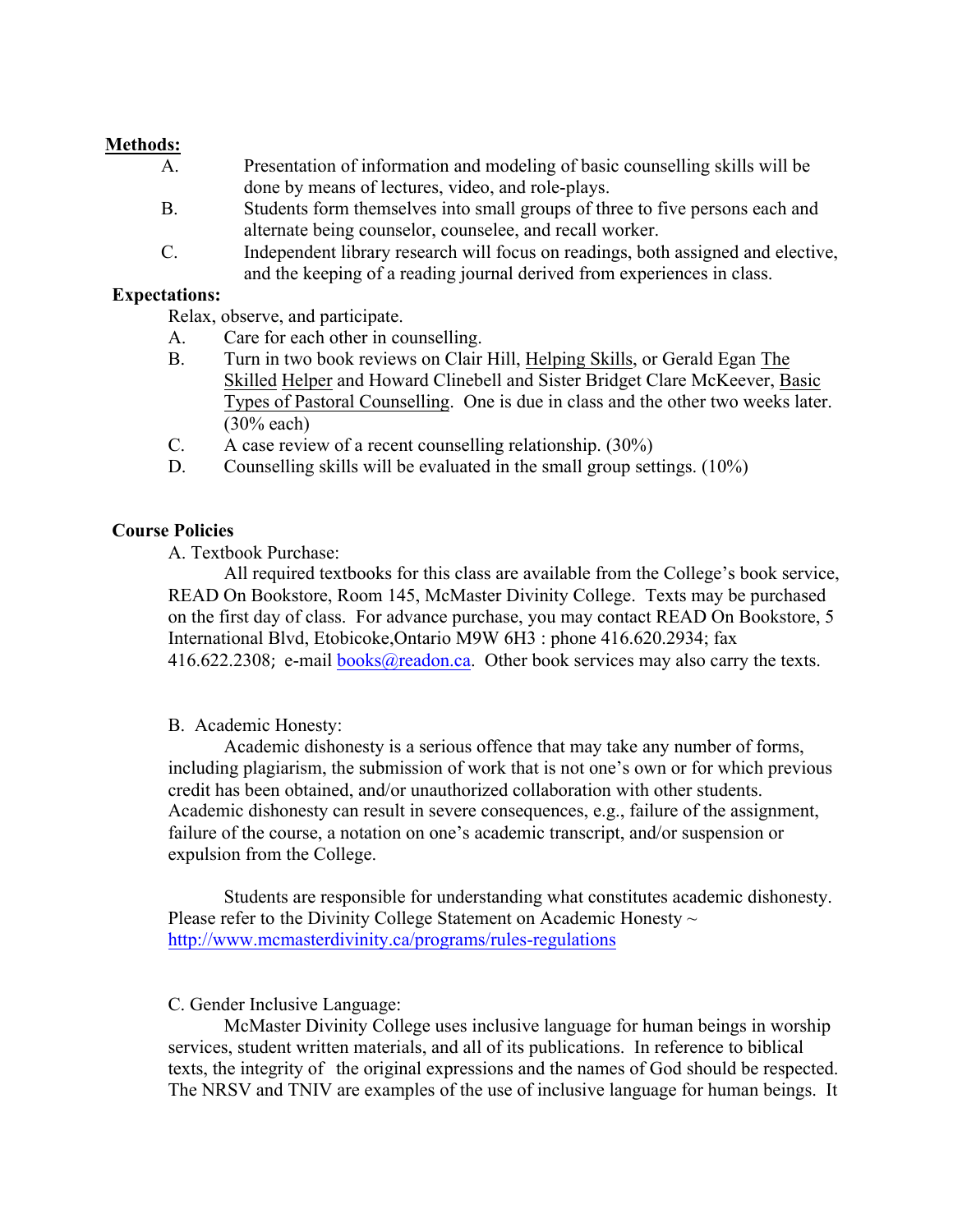is expected that inclusive language will be used in chapel services and all MDC assignments.

# **Class Schedule:**

| May 23 | Introductions and course expectations,<br>Assessment of level of practice<br>Understanding Individual Counselling, and<br>Formation of Counselling Labs                                                                                                                   |
|--------|---------------------------------------------------------------------------------------------------------------------------------------------------------------------------------------------------------------------------------------------------------------------------|
| May 24 | Theological Foundations of Counselling<br>Psychological Foundations of Counselling<br><b>Basic Types of Counselling</b><br><b>Elements of Facilitative Communication</b><br><b>Counselling Labs</b><br>The Interview Process and Flow<br><b>Focused Intake Interviews</b> |
| May 25 | Transference and Counter-transference<br>Resistance<br><b>Counselling Labs</b><br><b>Stress and Anxiety</b><br>Depression and Grief<br>Developmental Issues<br><b>Relationship Issues</b><br><b>Counselling Labs</b>                                                      |
| May 26 | Structures of Personality and Self<br><b>Referral Counselling</b><br><b>Termination Issues and Records</b><br>Consultations and Supervision<br>Evaluations<br>Lunch together                                                                                              |

### **Grading:** 30% Book Review 30% Second Book Review 30% Case Analysis 10% Counselling Skills

All assignments are to be sent to sthom@mcmaster.ca. In the subject line, please include your last name and the name of the assignment; e.g., Rowatt – Book Review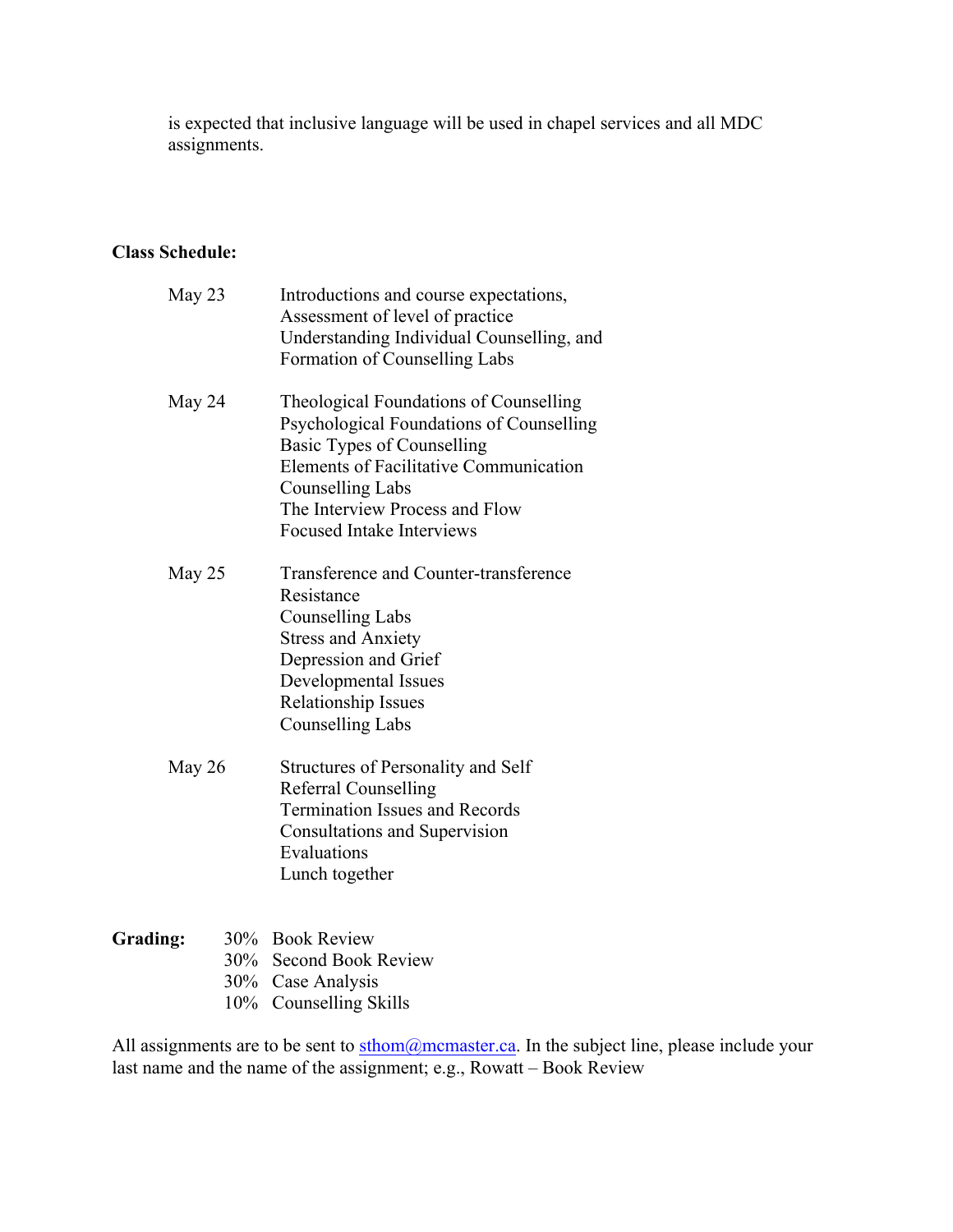**Due Dates:** 1st Book Review (latest by May 26) 2<sup>nd</sup> Book Review (latest by June 9) Case Review (latest by June 23)

Late assignments will lose 1% per day (including weekends). **No assignments will be accepted after the cut-off day of June 23.**

There are no course extensions unless they have been improved by the Registrar's Office: thomn@mcmaster.ca

# *BIBLIOGRAPHY*

Beattie, Melody, Codependent No More, 1987.

Borchert, Gerald and Andrew D. Lester, Spiritual Dimensions of Pastoral Care, 1985.

Clinebell, Howard and Sister Bridget Clare McKeever, Basic Types of Pastoral Care and Counseling. 2011

\_\_\_\_\_\_\_, Well Being: A Personal Plan for Exploring and Enriching the Seven Dimensions of Life, 1991.

Corey, M. S. and G. F. Corey, Groups: Process and Practice, 1996.

Doehring, Carrie, *The Practice of Pastoral Care: A Postmodern Approach*. Louisville: Westminster/John Knox Press. 2006.

Dunlap, Susan J., Counseling Depressed Women, 1997.

Egan, Gerald, The Skilled Helper, 2000.

Fowler, James, Faith Development and Pastoral Care, 1987.

Carol Gilligan, In A Different Voice: Psychological Theory and Women's Development, 1982.

Haney, James and Jacqueline Leibsohn, Basic Counseling Responses in Groups, 2000.

Hill, Clair. Helping Skills, 2009.

Hiltner, Seward and Lowell Colston. The Context of Pastoral Counseling, 1961.

Jackson, Walter, Codependency and The Christian Faith, 1987.

James, John W. and Frank Cherry, The Grief Recovery Handbook, 1988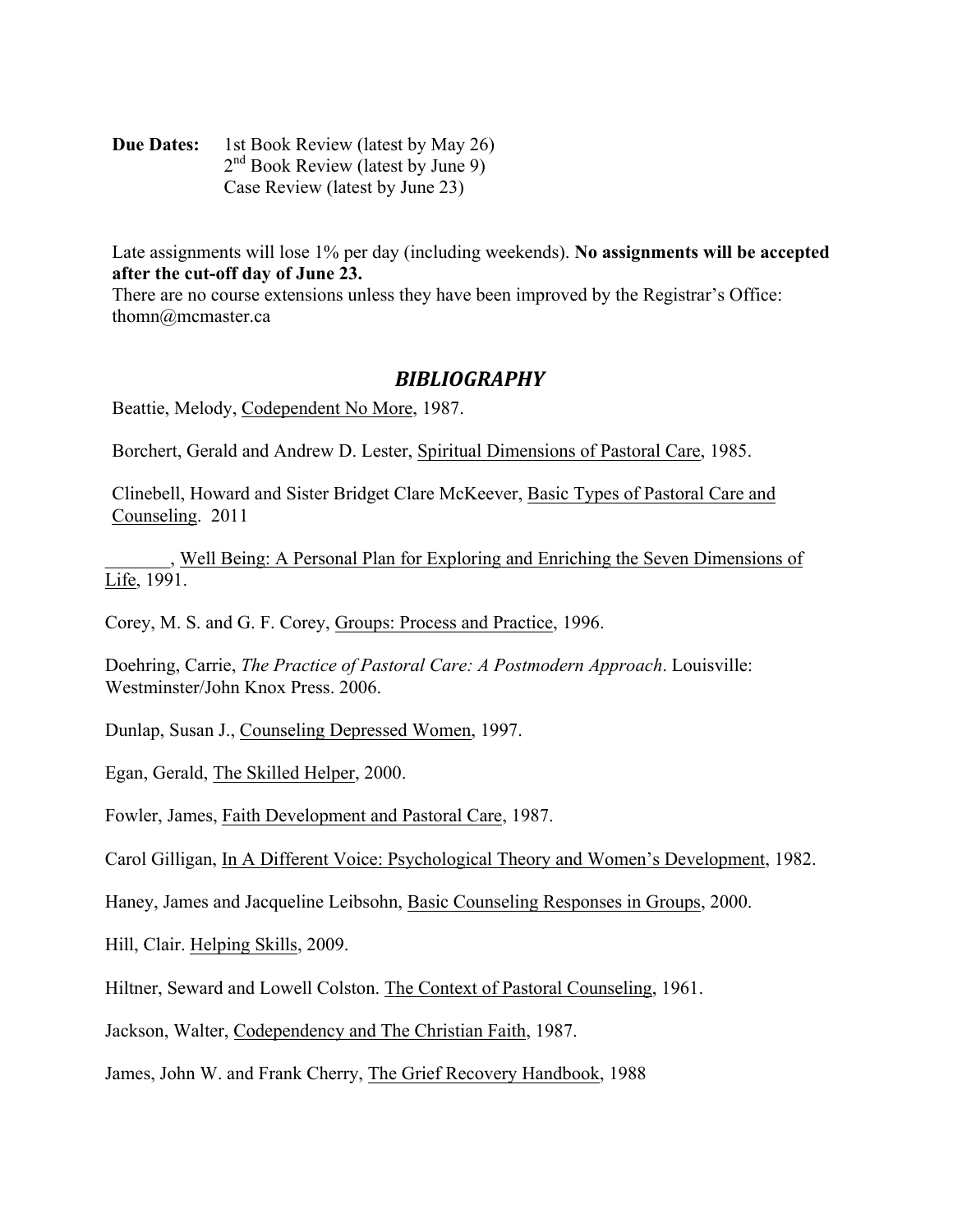Lerner, Harriet, The Dance of Anger: A Woman's Guide to Changing the Patterns of Intimate Relationships, 1997.

Lester, Andrew D., The Angry Christian, 2003.

Marx, R. J. and S. W. Davidson. *Facing the Ultimate Grief: Coping with the Death of a Child*. Fredonia, Wisconsin: Champion Press, 2003.

Montilla, Esteban and Ferney Medina. *Pastoral Care with Latinos*, Minneapolis: Augsburg Fortress, 2006.

\_\_\_\_\_\_\_, Pastoral Care With Children In Crises, 1985.

Oates, Wayne E., Confessions of A Workaholic, 1971.

\_\_\_\_\_\_\_, Pastoral Counseling, 1974.

\_\_\_\_\_\_\_, The Christian Pastor, 1984.

Oates, The Struggle to Be Free, 1983.

Patton, John, Pastoral Counseling: A Ministry of the Church, 1984.

Pruyser, Paul W., The Minister as Diagnostician, 1976.

Rowatt, Wade, Adolescents in Crises: A Guidebook for Parents, Teachers, Ministers, and Counselors, 2001.

Smolin, Ann and John Guinan, Healing After the Suicide of a Loved One, 1993.

Stillion, Judith M. and Eugene E. McDowell, Suicide Across the Life Span, 1996.

Wimberly, Edward P., Counseling African American Marriages and Families, 1997.

Wright, Jesse H. and Monica Ramirez Basco, Getting Your Life Back: The Complete Guide to Recovering From Depression, 2001

Wynn, J. C., Family Therapy in Pastoral Ministry, 1991.

#### **Journals**

Journal for the Scientific Study of Religion

Journal of Religion and Health